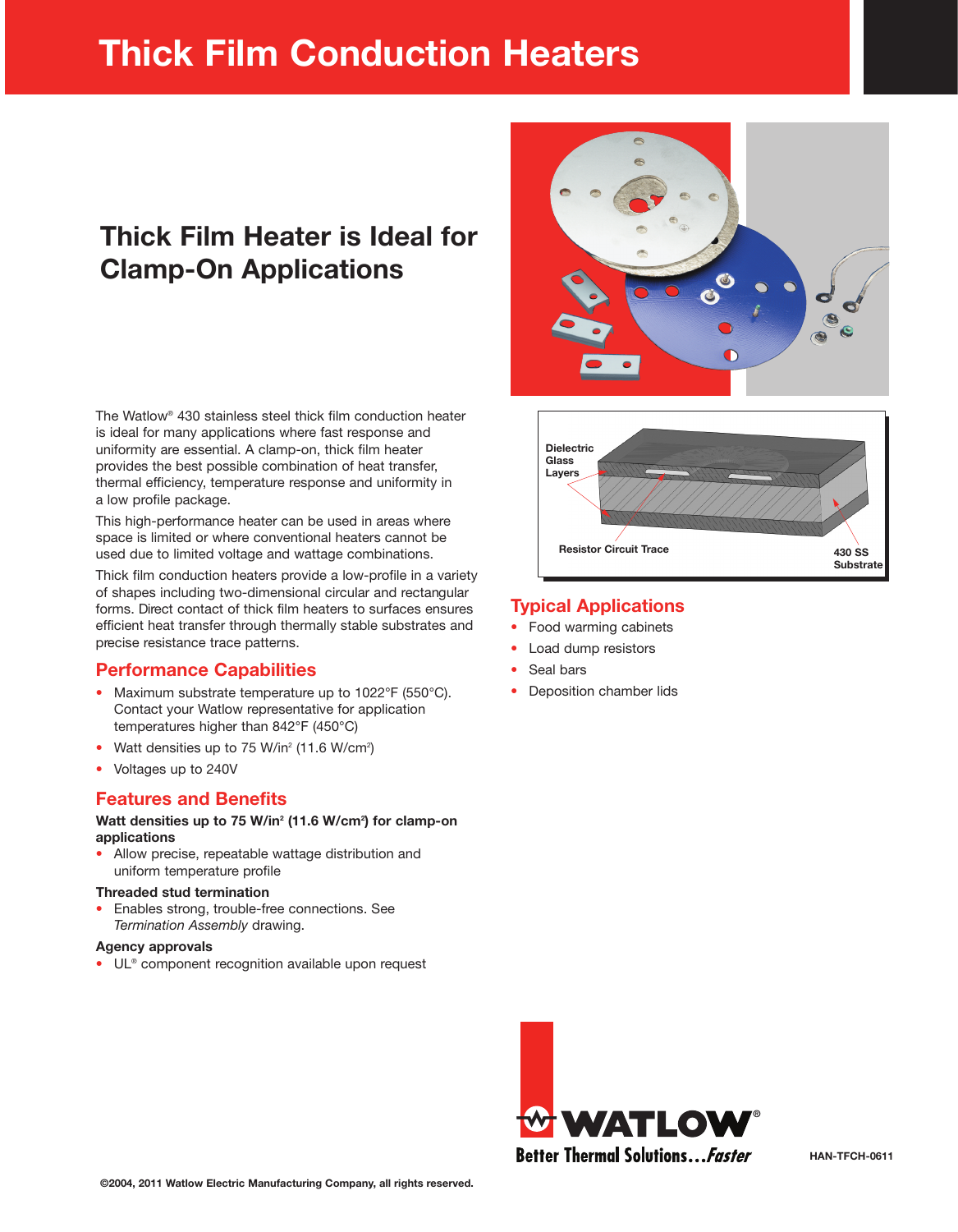#### **Specifications**

Min. Length: 2.25 in. (57 mm) Max. Length: 24 in. (610 mm) Max. Voltage: 240VAC Max. Amperage: 25A **Terminations: Stud terminals** Substrate: 14 ga. typical Features: Holes/slots up to 15% of area

#### **Termination Assembly**



To install, mount the heater to the surface being heated and assemble mounting hardware. Standard measurements of assembly hardware are illustrated in the Termination Assembly drawing above. Please refer to the Installation and Maintenance Manual (316-42-32-1) supplied with the heater for mounting instructions.

#### **Construction**



Thick film conduction heaters, designed for clamp-on applications, are supplied as a multi-part assembly: heater, mica insulator, clamping plate and mounting hardware.

The mica insulator acts as a thermal barrier to effectively force heat into the part being heated and as an additional protective layer for the heater.

The clamping plate distributes pressure evenly across the entire surface of the heater to promote close contact between the thick film heater and the part to be heated.

The mounting hardware is designed to effectively clamp to the part requiring heat, based on the heater size.

Watlow® is a registered trademark of Watlow Electric Manufacturing Company. UL® is a registered trademark of Underwriter's Laboratory, Inc.

To be automatically connected to the nearest North American Technical Sales Office:

## 1-800-WATLOW2 • www.watlow.com • inquiry@watlow.com

International Technical Sales Offices: Australia, +61 3 9335 6449 · China, +86 21 3532 8532 · France, +33 1 41 32 79 70 Germany, +49 (0) 72 53 / 94 00-0 · Italy, +39 024588841 · Japan, +81 3 3518 6630 · Korea, +82 2 2628 5770 Malaysia, +60 3 8076 8745 · Mexico, +52 442 217 6235 · Singapore, +65 6773 9488 · Spain, +34 91 675 12 92 Taiwan, +886 7 288 5168 . United Kingdom, +44 (0) 115 964 0777